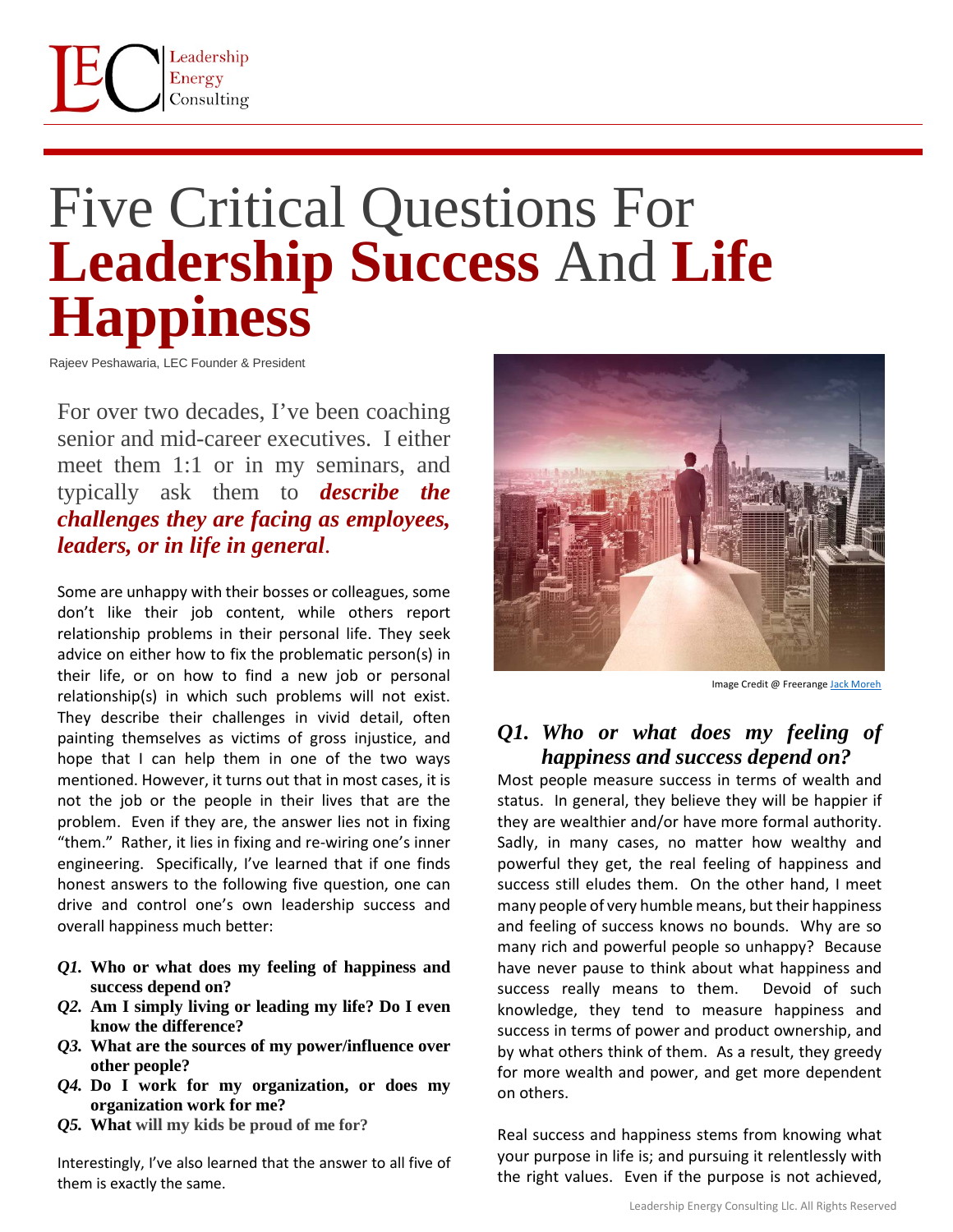the very pursuit of a worthy purpose, along with living the right values, becomes a source of happiness. When one has a clear sense of values and purpose, happiness and success depends on oneself, not others. High purpose people do not feel the need to measure their success in terms of their formal status or material wealth. This does not mean you should not aspire to be rich. But being rich without a sense of purpose is no panacea for happiness. As former U.S. President Franklin D Roosevelt once said, *"Happiness lies not in the mere possession of money; it lies in the joy of achievement, in the thrill of creative effort."*

## *Q2. Am I simply living or leading my life? Do I even know the difference?*

When I ask people to describe the difference in simply living and leading life, most can nail it quickly*: living life is reactive, and leading life is proactive. When one is leading life, one has a clear sense of purpose backed by a set of values they believe to be right.* When I ask what the benefits of a clear sense of values and purpose are, again, they are quick to respond: *When you lead your life with values and purpose clarity, you are in control. Without it, you are at the mercy of everything that does or does not happen to you.* 

Despite the ease with which they can articulate the differences between living and leading life, most fall deathly silent when I next ask them if they are currently living or leading theirs. I am always struck by the dichotomy – if they are so clear about the difference, why don't they lead rather than just live? The answer is again the same: most people don't pause to ask themselves existential questions like Who am I, and Why am I here?

No matter how big the obstacles in their way might be, no matter how hard it gets, people with values and purpose clarity know how to find a way forward. They are much more resilient than those without such clarity. They lead their lives on their own terms. They are not at the mercy of how others treat them. Rather than societal norms and pressures, their inner compass drives them.

# *Q3. What are the sources of my power/ influence over other people?*

This question is interesting. When I ask government officials and regulators, many cite their formal authority as their primary source of power and influence. But when I ask military personnel, even though their organization is the epitome of command and control

hierarchy, they often say it is their own role- modeling that gives them their real power and influence.

Clearly, there are two sources of power and influence – formal authority or rank, and what one stands for. One of my favorite activities in seminars is to ask people to name a few powerful leaders from the 20<sup>th</sup> century. I ask them to give me one example each from Asia, Africa and the Americas. Almost always, the names that pop up are Mahatma Gandhi, Nelson Mandela and Martin Luther King Jr. Next, I ask them what these three people did not have for most of their lives, and the answer is simple: They did not have any formal authority or political office for the most part. And yet these are the names sighted as some of the most powerful examples of leadership in the last century. So, what *was* their source of power and influence? You guessed it: Who they were, what they stood for, and how they lived their lives each day. In other words, their values and purpose. As Mahatma Gandhi famously said, *"My life is my message."*

### *Q4. Do I work for my organization, or does my organization work for me?*

Satya Nadella, CEO of Microsoft has been credited with the spectacular turnaround of the tech giant in recent years. In an interview with Prannoy Roy of NDTV, when asked about it, he said something like, "I get a lot of credit, but it's not me, it's the people of Microsoft. Most employees say they work for Microsoft. Can we change the equation around such that they don't work for Microsoft, but Microsoft works for them? Can people bring their passion to change the world through their work to Microsoft and use Microsoft as the platform to deliver their passion to the world…..?"

I think this is a brilliant way of looking at work. Another good question is this: Is my work just a job, is it a career, or is it purpose? Research shows that in most cultures, people spend more than 50% of their waking hours on work related activities. In that case, which part of our lives should we try to find purpose in, work or non-work? Further research shows that people who report a sense of purpose in their work report much more happiness overall and live longer and healthier.

So, do you work for your company/organization? Or is it the other way around? What can you do to make it so?